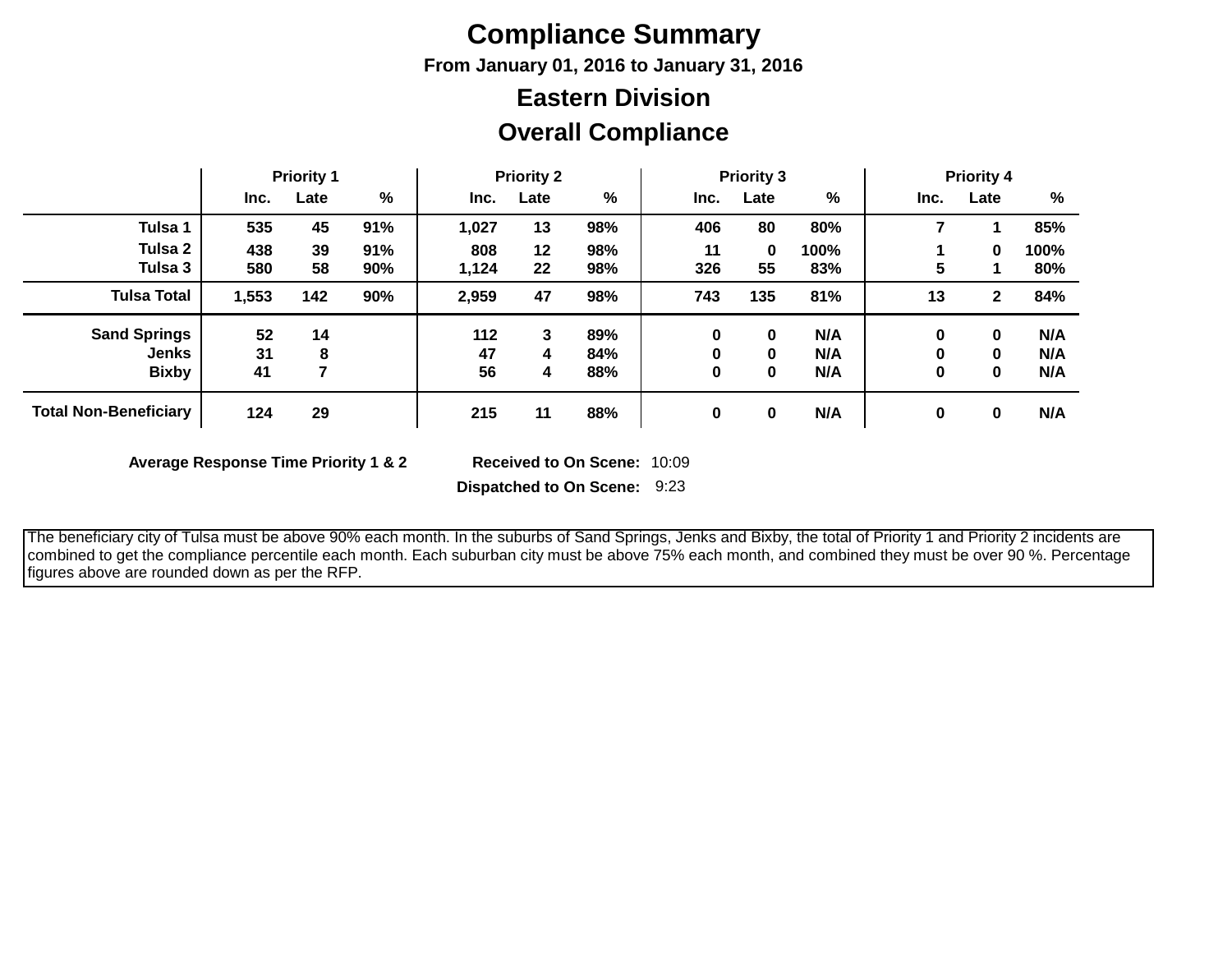# **Compliance Summary**

**From January 01, 2016 to January 31, 2016**

### **Overall Compliance Western Division**

|                               | <b>Priority 1</b> |           | <b>Priority 2</b> |       |              | <b>Priority 3</b> |      |      | <b>Priority 4</b> |              |             |      |
|-------------------------------|-------------------|-----------|-------------------|-------|--------------|-------------------|------|------|-------------------|--------------|-------------|------|
|                               |                   | Inc. Late | %                 | Inc.  | Late         | %                 | Inc. | Late | %                 | Inc.         | Late        | %    |
| <b>Oklahoma City 1</b>        | 921               | 69        | 92%               | 1,569 | 24           | 98%               | 305  | 24   | 92%               | 2            | 0           | 100% |
| <b>Oklahoma City 2</b>        | 881               | 83        | 90%               | 1,364 | 28           | 97%               | 158  | 7    | 95%               | $\bf{0}$     | $\mathbf 0$ | N/A  |
| Edmond                        | 148               | 22        | 85%               | 253   | 17           | 93%               | 69   | 6    | 91%               | 0            | 0           | N/A  |
| <b>Total OKC &amp; Edmond</b> | 1,950             | 174       | 91%               | 3,186 | 69           | 97%               | 532  | 37   | 93%               | $\mathbf{2}$ | $\bf{0}$    | 100% |
| <b>Warr Acres</b>             | 26                | 0         |                   | 52    | $\mathbf{2}$ | 97%               | 0    | 0    | N/A               | 0            | $\mathbf 0$ | N/A  |
| <b>Bethany</b>                | 57                | 9         |                   | 107   | 3            | 92%               |      | 0    | 100%              | 0            | $\bf{0}$    | N/A  |
| <b>Mustang</b>                | 41                | 10        |                   | 48    | 3            | 85%               | 15   | 0    | 100%              | 0            | 0           | N/A  |
| <b>The Village</b>            | 32                | 5         |                   | 48    | $\mathbf{2}$ | 91%               | 0    | 0    | N/A               | 0            | $\bf{0}$    | N/A  |
| <b>Nichols Hills</b>          | 5                 |           |                   | 4     | 0            | 100%              | O    | 0    | N/A               | 0            | 0           | N/A  |
| Yukon                         | 57                | 14        |                   | 82    | 4            | 87%               | 51   | 3    | 94%               | 0            | $\bf{0}$    | N/A  |
| <b>Total Non-Beneficiary</b>  | 218               | 38        |                   | 341   | 14           | 90%               | 67   | 3    | 95%               | 0            | $\bf{0}$    | N/A  |
| Piedmont                      | 11                |           |                   | 6     |              |                   | 0    |      |                   | 0            |             |      |

**Average Response Time Priority 1 & 2** 

**Dispatched to On Scene:** 9:09 Received to On Scene: 9:44

 The beneficiary cities of Oklahoma City and Edmond must be above 90% each month. In the suburbs of Warr Acres, Bethany, Mustang, The Village, Nichols Hills, and Yukon, the total of Priority 1 and Priority 2 incidents are combined to get the compliance percentile each month. Each suburban city must be above 75% each month, and combined they must be over 90 %. Percentage figures above are rounded down as per the RFP.